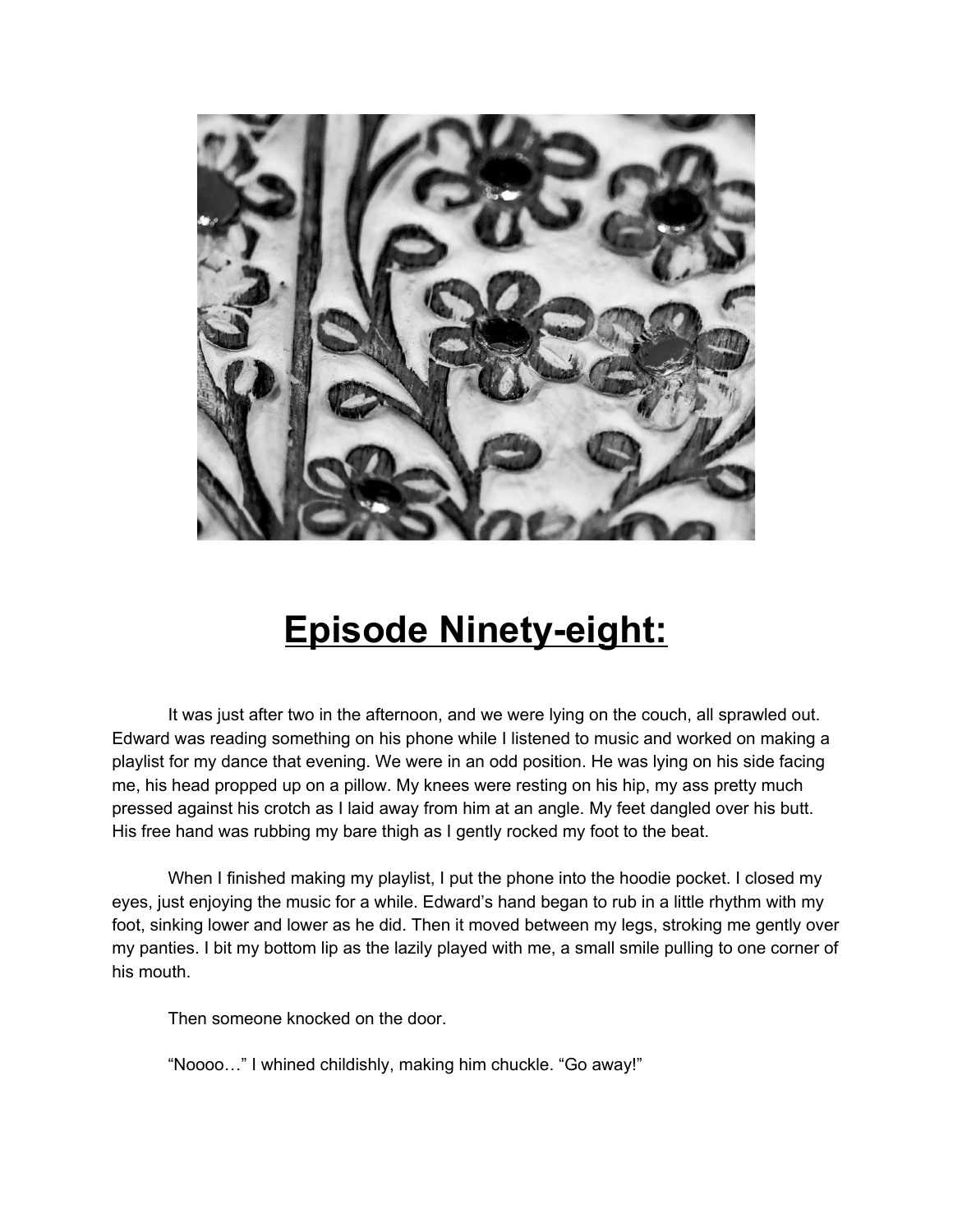He got up to answer it, so I sat up and pulled the hoodie down over my legs. Edward had several big boxes waiting for him on the other side.

"What's all that?" I questioned curiously, moving onto my stomach to look at what he was doing since no one was coming inside to bother our peace.

"Um… Bella rates strap-ons?" He smiled at me innocently.

"How many did you get?" I laughed, pushing my face into the cushion of the couch.

"It's… not just those… But I'm hoping that some of the boxes are just kind of too big. Otherwise, I'm a little worried about my ass."

"Edward!" I cackled as I put both hands over my mouth, making him chuckle again as he blushed at his own dirty joke. "I'm a little scared to see what you ordered."

He made a little face, pursing his lips before he nodded to himself. "I went overboard."

"Obviously," I giggled. "What else did you get?"

The poor man was scarlet. Even his ears. "Lube, plugs, dildos, other things…" he trailed off, getting brighter somehow. It went down to his neck. "Not everything is just for me. Obviously." He cleared his throat.

"Oh, it's all for you. You're going to like using all of it," I smirked at him prettily. "So, is this what we're doing after I dance for you?" It was my turn to wiggle my eyebrows.

"After." He shrugged. "Before." I giggled again. "You said whenever I got the urge, darling. I have so many urges."

"Do I seem unexcited about the idea?" I continued to laugh.

"I feel like you're teasing me now," he mumbled as he began to open everything.

I nodded a little. "I am, but I'm still excited." I crossed my arms and laid my chin on them as I watched him take box out after box. "When did you order all this?"

He didn't look at me as he answered. "When I had some alone time on set. I… clearly- I had a lot of time to kill."

"We're going to need some storage for your sex toy collection. A giant toy chest."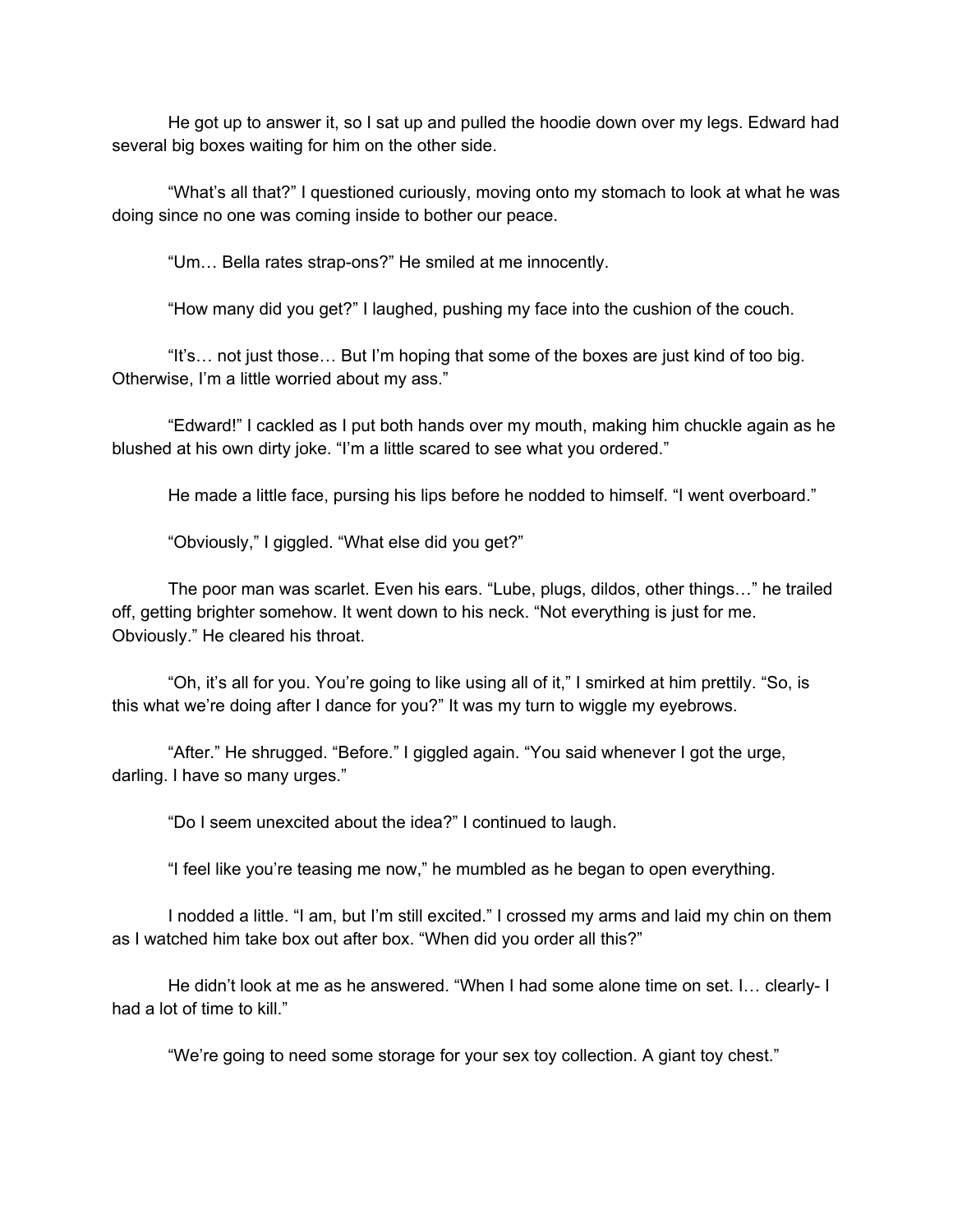"It's not just for me," he whined and laughed. Edward pouted a bit before playfully stomping his foot. Then he gently tossed a dildo in my direction. I caught it, wobbling it back at him.

He pulled out a couple of bigger boxes and gently dumped them onto the couch beside me, too. "Oh, a strapless one!" I chirped. "I've always wanted to try, but I imagine it's hard to keep in."

"Yeah. I figured that might be a problem, so I went in the opposite direction too and got one with tons of support," Edward said as he searched through his pile. He found it and brought it over to me. It was like a pair of men's boxers with straps to tighten the interchangeable dildo. Inside there was another one for me as well as ribbing around it.

"Oh, I want to try this one first," I said right away, looking at the back of the box. I actually felt my face flush when I looked at them.

"What do you like about it?" Edward sat on the sofa beside me. He took it from my hands, biting his bottom lip as he looked at the picture. "Mm, I know what I like about it," he mumbled to himself.

"What do you like about it?" I giggled excitedly.

He quickly shook his head. "No, I asked you first."

I rolled my eyes. "I like the look. The boxers. I can imagine how they'd make me feel when I wear them. More than in the psychical sense. Though I am looking forward to that."

Slowly, he ran his tongue over his bottom lip before he glanced at me. "How do you think they'll make you feel?"

I bit my own as I considered how to answer him. "These are so masculine. I'm a small woman, I know that. I rarely feel… powerful. Boxers are such a male symbol." I shrugged. "I don't know. They turn me on."

"So, male equals power?" He asked, his head tilted to the side.

"Not always, but usually. You know that."

"Sexually, though?" Edward countered teasingly. "Wouldn't you say that you hold a lot of power in our relationship?"

I laughed a bit. "Sexually, maybe, but I'd hope that we were equal partners."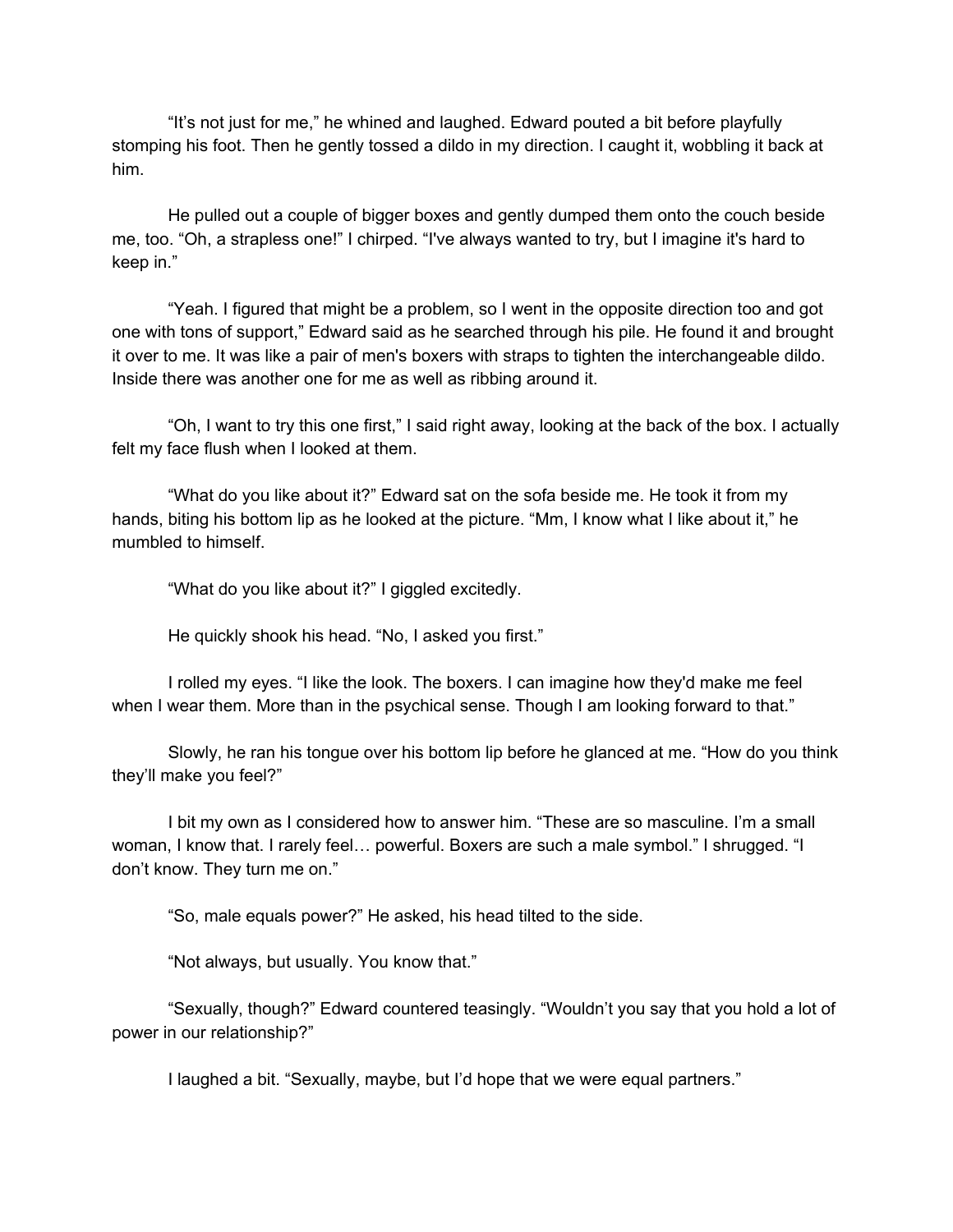"We are equals. But you're still an all-powerful goddess to me, though. To Jasper, too." He leaned down to kiss the top of my head. "Do you want to try it on?"

I realized that we were about to have round number three in a way that I totally didn't expect.

"Do you want to start with this?" I asked with a big grin. I knew there had to be better things in the box to start with first. It wasn't a tiny dildo and surprisingly realistic. I just wanted to see his reaction.

"Eh… no," he said promptly in a funny voice. Then he grinned up at me impishly. "I do want to see it on you, though. Please?" He asked with his own big smile. He looked far too pleased with himself.

For a moment, I looked away from him before I sighed and smiled. "Go get it cleaned off," I replied as I took off his hoodie and threw it over the arm of the couch. I was in nothing but my panties. His eyes got huge, his smile growing.

"Yes! Okay." He rushed over to the pile of boxes, ripping open the package as he did. I giggled again, watching him pulling out some toy cleaning wipes. My man was prepared. He sat down on the sofa beside me, arranging everything dutifully.

When he was ready, I stood up in front of him while biting my bottom lip. With a smile, he pulled down my panties with his eyes locked on mine. "You're not too sensitive for this?" He asked softly, his words gentle and sweet. I shuddered when he slid his fingers between my legs for a moment.

"No," I smirked a little as mine went through his hair. He ran his own between my legs again. I was a bit wet already just from what we were doing, flirting and touching. Slowly he moved over my clit before dipping his hand back. His fingers went inside, testing the waters, so to speak.

Edward brought the boxers down for me to step into. He bought them sized extra small. They were tight on my thighs, but it felt like a good thing. Carefully he began to tease me with the dildo that was within. Closing my eyes, I leaned my head back as he rubbed it over my clit repeatedly. Then he pushed it in very slowly. I tugged the band into place on my hips. When I did, it brought the ribbing fully against my clit. He tightened the straps.

"Oh," I moaned at the sensation. He ran his hands over my hips then back to my ass. His eyes looked me up and down over and over again. His breathing actually picked up a little. I ran my fingers through his hair, balancing myself a little. "What are you thinking?"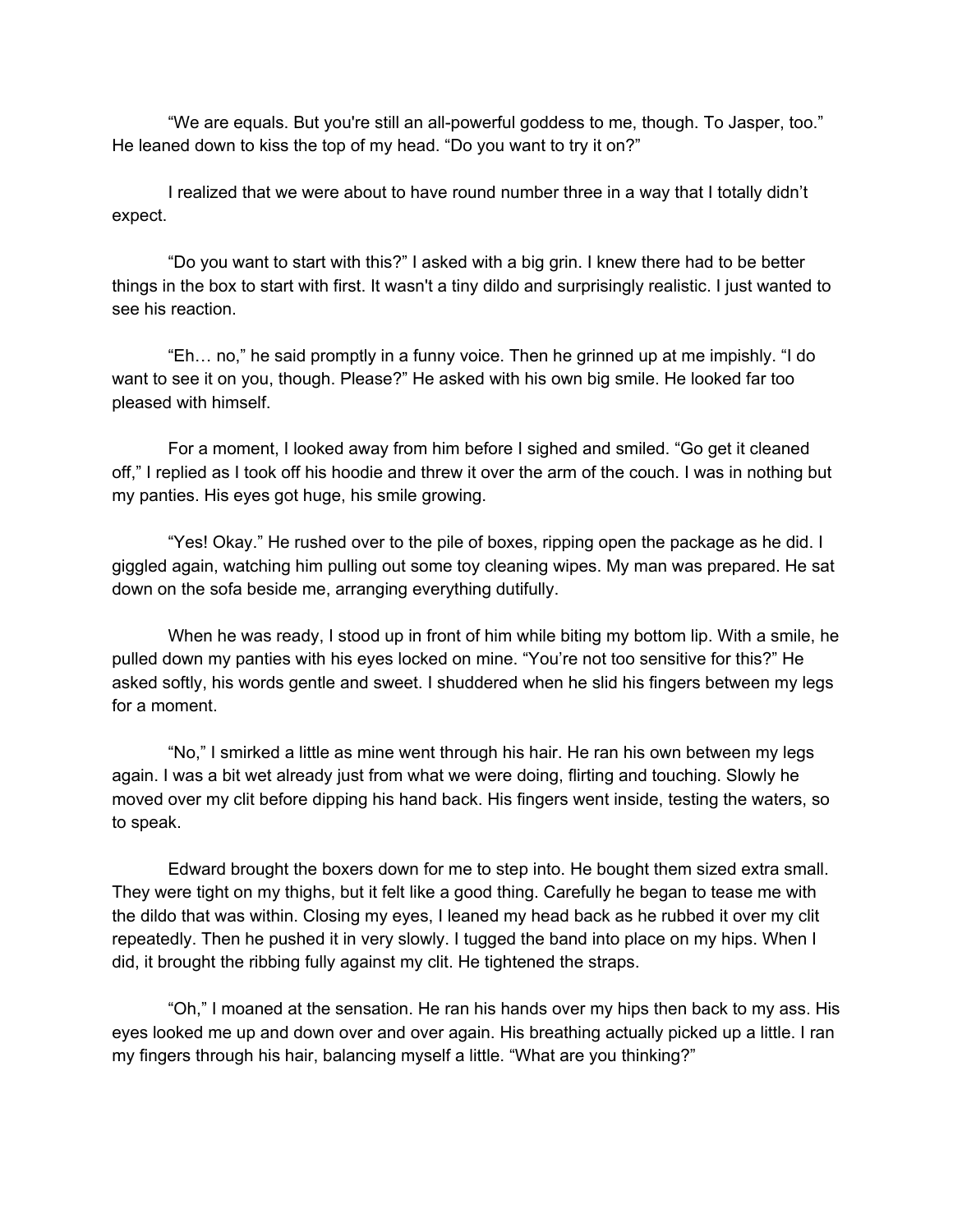He swallowed hard. His tongue darted out to the corner of his mouth for just a moment. "Is there something wrong with me that I find this so attractive?"

"No," I promised, scratching my nails over his scalp. "Plenty of people, men and women, straight and gay, enjoy it. And they have for thousands of years."

Leaning forward, he began to kiss my stomach as he gently played with dildo. When he jerked it upwards, it rubbed against my clit and moved the toy inside of me. I gasped in pleasure.

Edward glanced up. "That feels good?"

"Yes."

Smirking to himself, he then began to jerk the toy off more in earnest as he kissed my stomach up to my breast. His other hand was in the center of my back, holding me upright. I held onto his shoulders, squirming at his attention.

"I like playing with your cock," he said in a teasing voice, smiling at me. "I kinda wanna suck on it."

"Oh, fuck," I whimpered as he masturbated it hard for a moment. "Please." I wasn't sure what I was asking for. Whatever he was willing to give me.

"Want a blow job, baby?" He asked cheekily, his smile wicked. Edward wasn't actually asking, his lips traveling back down my stomach. With his hand still stroking it, he brought the toy into his mouth while holding my gaze. I could tell instantly that he didn't like how it tasted.

"That's what the flavored lube is for," I joked gently.

"Mm, you're right. Plain cock does taste better," he said too seriously. It was hard to keep a straight face. But then he pulled a bottle from his shorts pocket, wiggling it at me. It was pineapple flavored. Giggling, I took it from him and opened it. Edward leaned back a little, still holding the toy as I put a couple of drops on the tip. His big hand moved over it, smoothing it up and down the shaft. I had to put a hand on his shoulder again, biting my lip to hold in my moan.

"Could I get you off like this?" He questioned, still massaging the toy. Leaning forward, he gave the tip a long lick as he held my stare. It must have tasted better because he did it again.

"Yes," I breathed, the pleasant friction just in the right spot. "Oh, god. Yes…"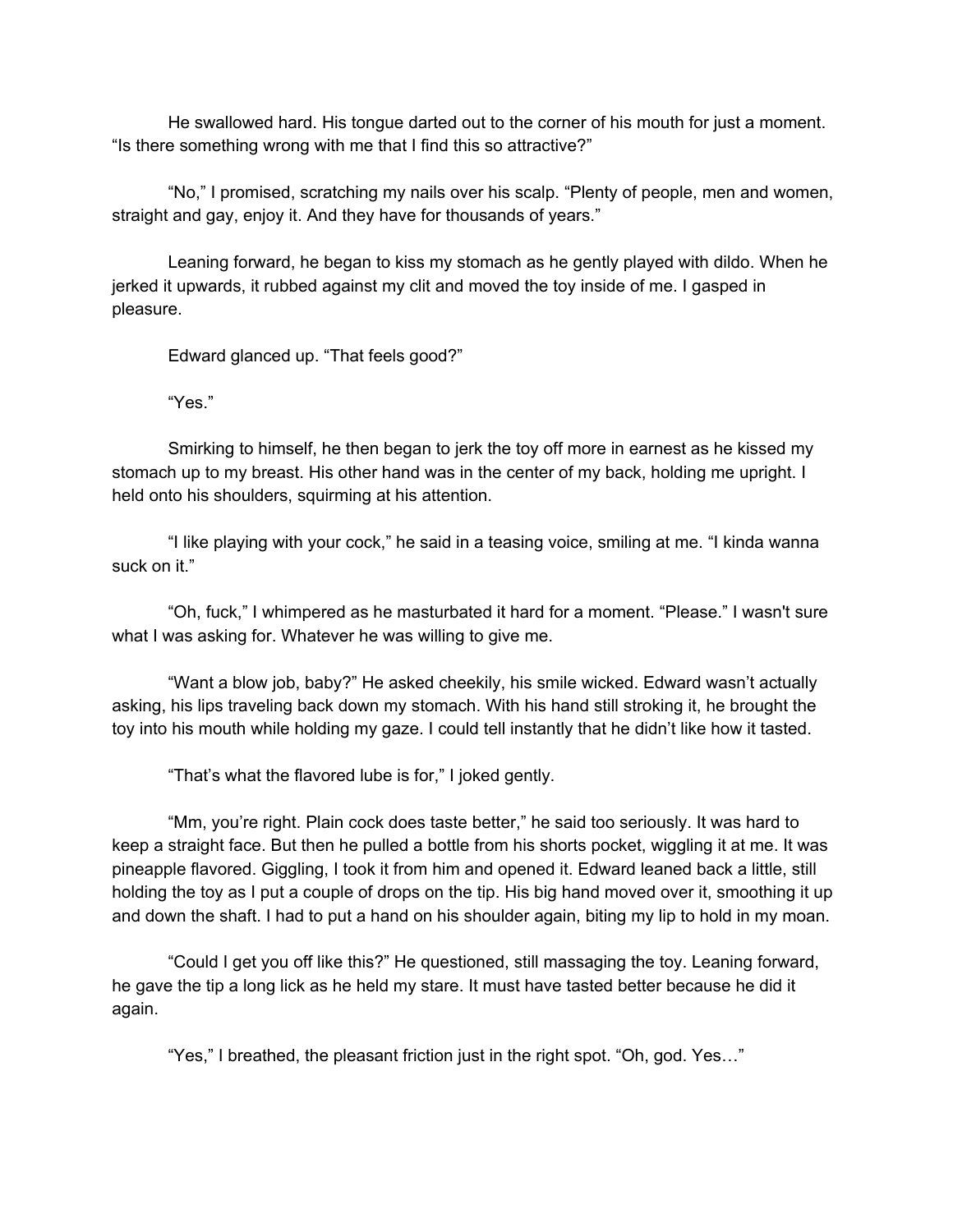Edward began to work the toy as if it were actually a cock, taking it all the way into his mouth as he massaged it. He might not have done it many times, but he certainly got the idea of how. The rubbing, the toy inside, and his expressions were just too much for me. I held onto his hair as I came, my thighs squeezing together as his other hand grabbed my ass.

"God, I love finding new ways to get you off," he moaned against my stomach, kissing up my chest again.

"When I take your picture for Jasper, it'll be doing that. Fuck," I panted. He hugged my waist tightly, kissing between my breasts. I could see his erection clearly standing up underneath the thin material of the shorts. "My turn."

Pushing him back roughly, I leaned over to kiss him. The toy pressed between us, into his stomach. He moaned into my mouth, grabbing my ass forcefully so that it jerk against him.

I kissed down his chest, pushing his shorts down as I did. His hard-on popped to attention right away in front of my face, a bead of cum already on the tip. It was glistening, obviously leaking a little with excitement. I happily licked it away, my hand moving between his legs to play with his balls gently.

The bottle of lube was on the couch beside him. I picked it up and dripped a massive amount onto him. He gasped then sort of giggled at the cold, wet sensation. It was way too much. I slipped my hand up and down, spreading it all over him, but it was still a considerable amount. Gliding my slippery hand over his balls, I moved it between his legs. They were hanging off the sofa, bent at the knee. He spread his thighs open for me, his breath catching.

I began to stroke lower and lower, my mouth going around the tip and sucking it hard. The first time that I went over the hole between his legs, he moaned softly and spread his legs a little wider. Taking more into my mouth, I massaged the spot slowly and gently for several pleasant minutes.

He definitely liked it, so I gently pressed a finger just inside. There was plenty of lube for this, smoothly pressing in. Edward stiffened for a moment, so I wrapped my other hand around his erection. My mouth moved down to take more of him. He began to relax, and I started to push slowly.

"Oh," he sighed softly, his head falling back.

"Do you like it?"

"Yeah," Edward whimpered.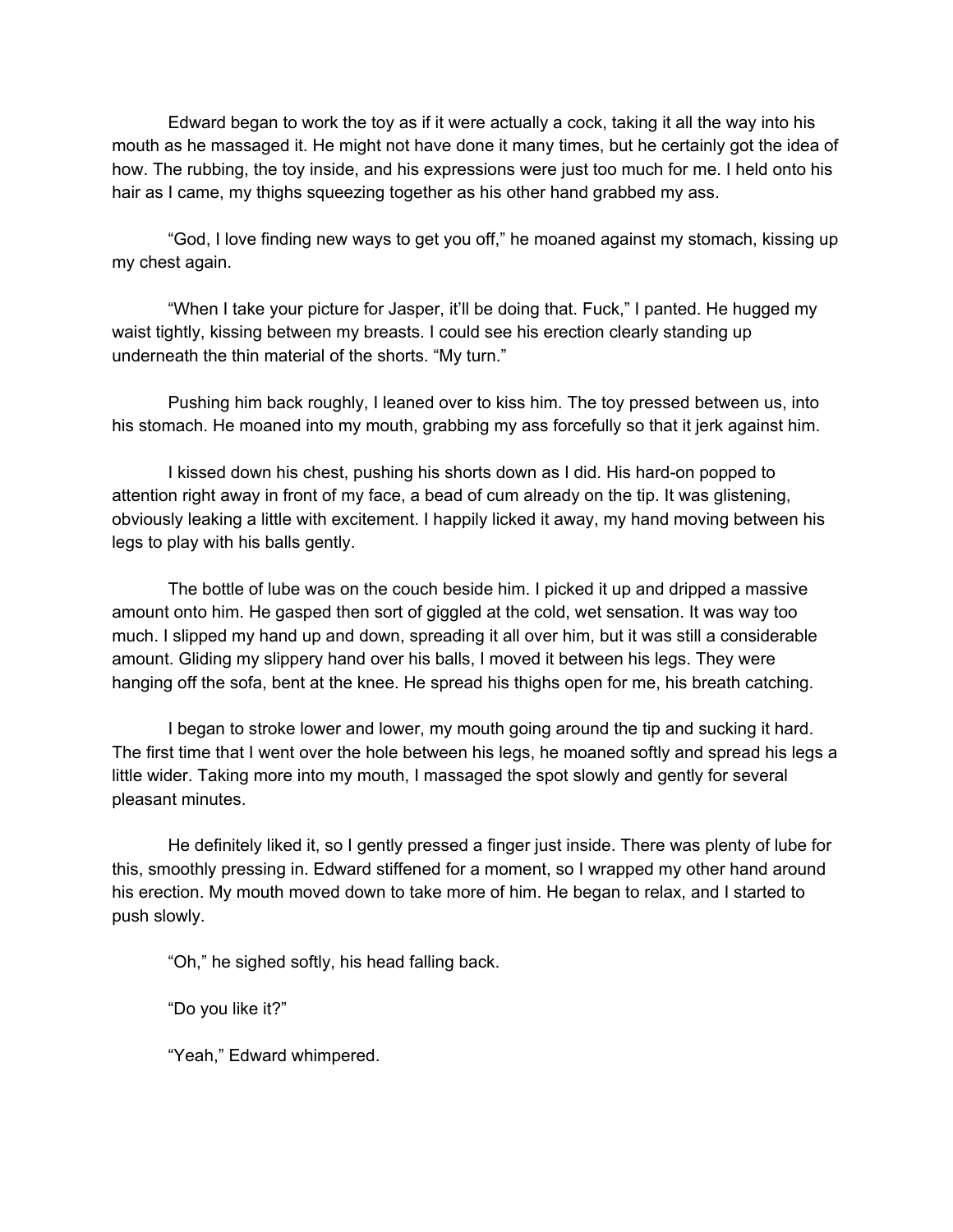"Do you want more?" I licked him slowly from the tip to the base of his cock. He nodded his head, swallowing.

I kept my finger inside him, gently wiggling it as I reached for the bottle of lube again with the other. This time, I squirted it onto my hand directly. I smoothed it over him before pushing my finger all the way inside for the first time.

"Oh, fuck, yes…" He whispered, pushing his hips towards my hand. I began to slowly move it in and out, making sure to watch his expression. Pressing it all the way in, I curled it up. His chin tilted back, his mouth opened in pleasure. I stroked him again, twirling in place as I did. I knew precisely when I hit the exact right spot. He shuddered, his eyes getting wider as he threw his head entirely back. "Oh… Ohhh… Oh…"

"Oh," I giggled, leaning forward to take him into my mouth again for a moment. I pulled away, licking his head just as I curled my finger against the spot once more. "You're going to love being fucked so much."

He chuckled, his eyes closed and his face red. Edward swallowed again, licking his lips. "Well, I love your lovely, tiny, little finger. Jasper's massive cock scares me," he admitted. I felt him tighten around me. I pulled it out, adding a little more lube, and then an additional digit. "Fingers," he corrected. I curled them both at the same time, leaning down to suck him into my mouth again. "Oh, Bella! Fuck…"

I let him hit the back of my throat, moving my fingers in and out as I swirled gently. I had never heard him moan so loudly before. Slowly and purposefully, I teased him for several moments. His fingers clutched at the sofa cushions at his side, his cheek shoved into the fabric with his mouth hanging open. Edward's toes curled into the soft rug.

"Fuck me!" He called out loudly and suddenly. "I want you to fuck me! Right now. Fuck me," he demanded as he looked up at me with wanton eyes and pink cheeks.

"Are you sure?" I asked in surprise. "I could get a smaller toy-"

"No, please," Edward begged, his hand reaching down and moving through my hair. "Just go slowly…"

I was at the right height on my knees with him on the couch like he was. Tugging on his own, I had him scoot to the very edge. Once again, I played with him with two fingers, adding more and more lube because I was so scared of hurting him. I would rather there be way too much to clean up later. With my other hand, I stroked him to make him as relaxed as he could be before I pulled them out. After slicking up the toy, I pressed it at his entrance.

"Ready?"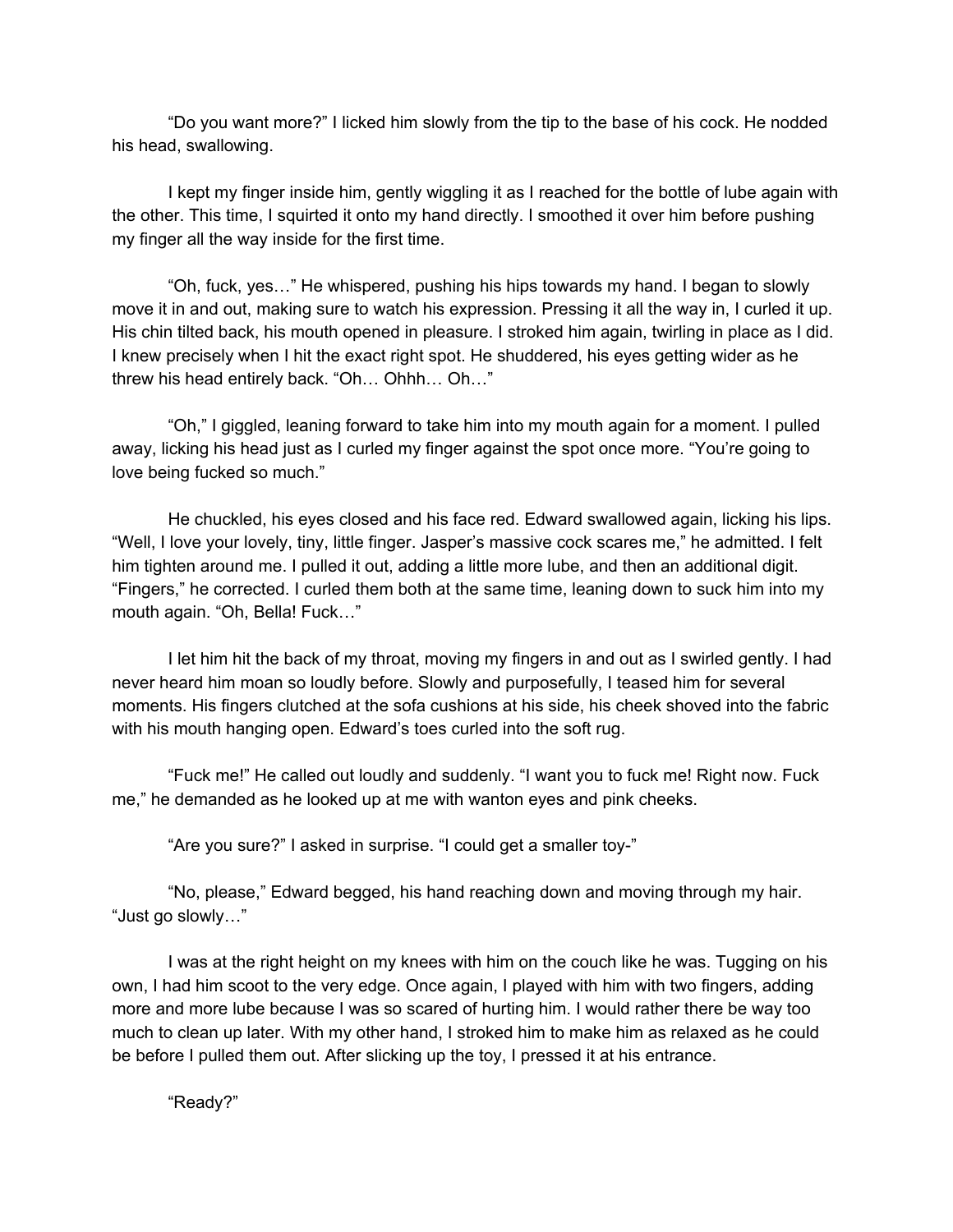"Yes, please…"

The tip was larger than my two fingers, so I pushed it just inside first. He stiffened, his whole body rigid. I didn't move, but instead, I brought my hand around his cock and rubbed until he relaxed once more. I pulled it out before pushing it in once again, just an inch or so deeper this time. I did this steadily until finally, he moaned brazenly. Edward's cheek pushed back into the cushion, his eyes fluttering closed.

Placing both of my hands on his thighs, I pressed fully inside of him for the first time. I struggled to stay still as he adjusted, the sensation pulling on the toy in me and rubbing against my clit. I could feel myself soaking the underwear between my legs. Edward put his hands on mine, holding them as his back arched a little.

Slowly and carefully, I began to rock back and forth on my knees. Once I got into the right rhythm, evident pleasure spread over Edward's face. Once I knew that he enjoyed it, I could relax and let myself bask in the sensation. I could actually feel him tighten as he got closer, pulling me right along with him.

"Goddamn, that feels amazing," he groaned. "You… you can- more. You can do more." It was obvious that Edward wasn't entirely sure what he was asking for, he just wanted it.

I began to move a little faster, pulling entirely out before slamming back in. Taking one of my hands, he wrapped it around his erection and started to use it to play with himself. I loved his fingers around mine, his warm skin against my palm. The faster I went, the closer I came to cumming as well.

"Oh!" I wailed in surprise when it hit me, barely able to keep myself up. Falling forward, it pushed me deep into him while my hand was squeezing around him.

"FUCK!" He shouted as he came, my shuddering body jerking the toy within him. It shot across his stomach and my breasts in several long spurts before dripping all over our joined hands.

I didn't move for a long moment, too spent to. We looked into each other's eyes, panting. Pulling out very slowly, he let out a sigh of pleasure. I smiled, falling back to my knees. Carefully he sat up, offering me his hand to help me stand. When I did, he brought me closer to him so that he could kiss my stomach and chest again. His hands gently massaged my ass.

"Damn, you're soaking wet. They're drenched. Did you really like that as much as I did?" He asked, shoving his face in between my breasts almost as if he was embarrassed. His skin felt fiery hot and sticky moist. We were going to need another bath.